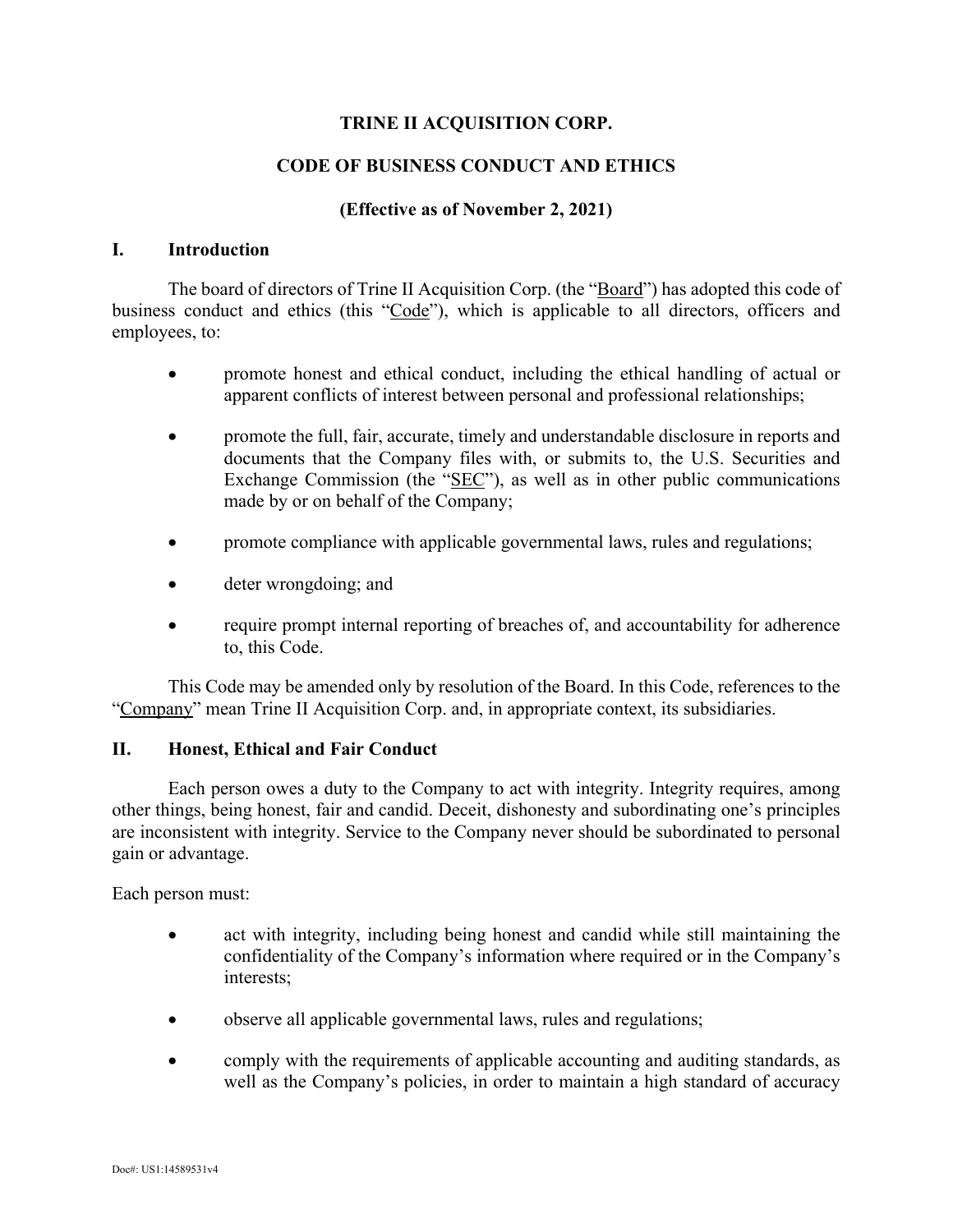and completeness in the Company's financial records and other business-related information and data;

- adhere to a high standard of business ethics and not seek a competitive advantage through unlawful or unethical business practices;
- deal fairly with the Company's customers, suppliers, competitors and employees;
- refrain from taking advantage of anyone through manipulation, concealment, abuse of privileged information, misrepresentation of material facts or any other unfairdealing practice;
- protect the assets of the Company and ensure their proper use;
- refrain from taking for themselves personally opportunities that are discovered through the use of corporate assets or from using corporate assets, information or position for general personal gain outside the scope of employment with the Company; and
- avoid "related-party transactions" or conflicts of interest, wherever possible, except under guidelines or resolutions approved by the Board or the appropriate committee of the Board, as applicable. For purposes of this Code, "related-party transactions" are defined as transactions in which (1) the aggregate amount involved will or may be expected to exceed \$120,000 in any calendar year, (2) the Company or any of its subsidiaries is a participant, and (3) any (a) executive officer, director or nominee for election as a director, (b) greater than 5% beneficial owner of the Company's ordinary shares or (c) immediate family member of the persons referred to in clause (a) or (b) has or will have a direct or indirect material interest (other than solely as a result of being a director or a less than 10% beneficial owner of another entity). A conflict of interest situation can arise when a person takes actions or has interests that may make it difficult to perform his or her work objectively and effectively. Conflicts of interest may also arise if a person, or a member of his or her family, receives improper personal benefits as a result of his or her position. Anything that would be a conflict for a person subject to this Code also will be a conflict if it is related to a member of his or her family or a close relative. Examples of conflict of interest situations include, without limitation, the following:
	- any significant ownership interest in any supplier or customer;
	- any consulting or employment relationship with any customer, supplier or competitor;
	- any outside business activity that detracts from an individual's ability to devote appropriate time and attention to his or her responsibilities with the Company;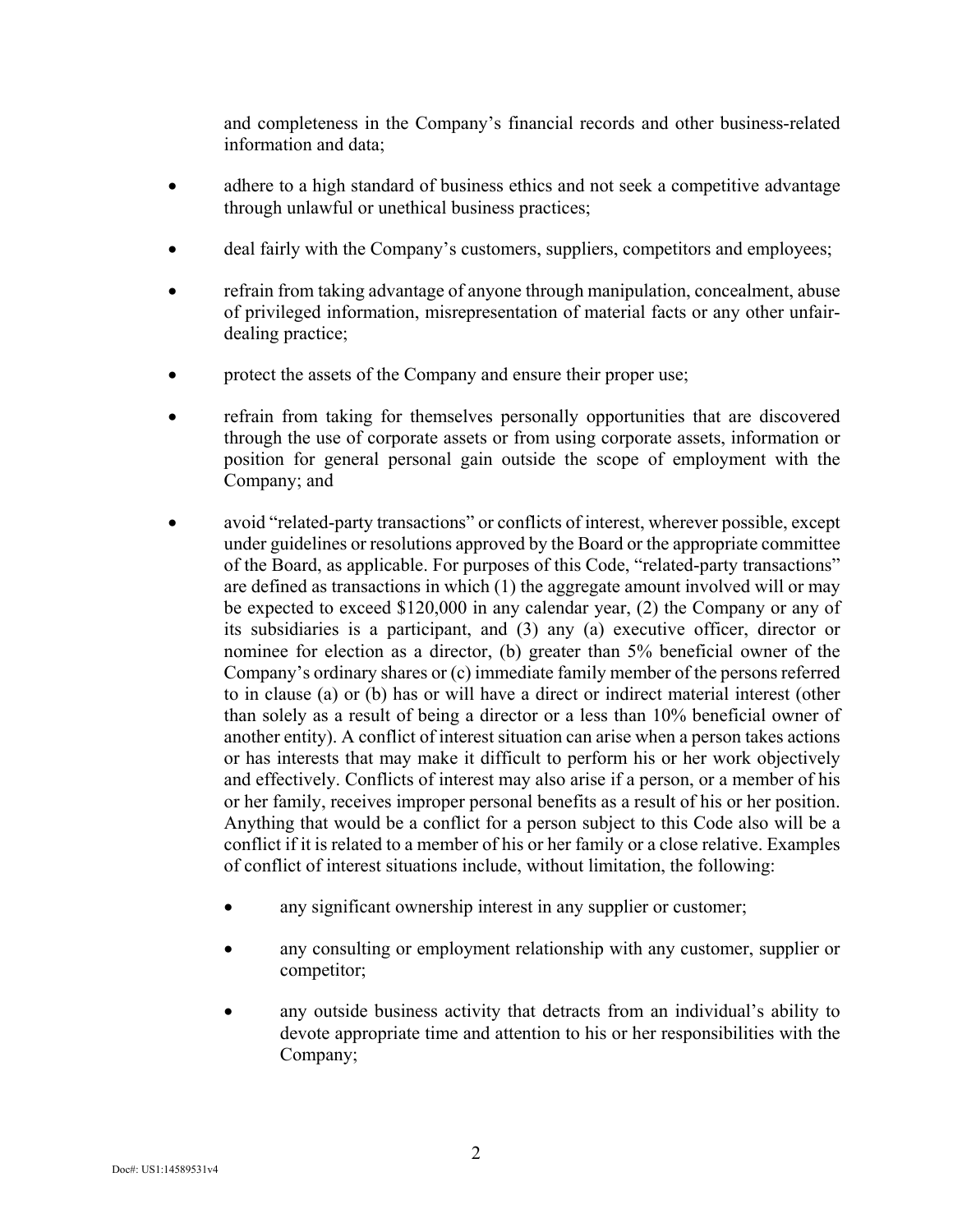- the receipt of any money, non-nominal gifts or excessive entertainment from any company with which the Company has current or prospective business dealings;
- being in the position of supervising, reviewing or having any influence on the job evaluation, pay or benefit of any close relative;
- selling anything to the Company or buying anything from the Company, except on the same terms and conditions as comparable officers or directors are permitted to so purchase or sell; and
- any other circumstance, event, relationship or situation in which the personal interest of a person subject to this Code interferes—or even appears to interfere—with the interests of the Company as a whole.

# **III. Disclosure**

The Company strives to ensure that the contents of and the disclosures in the reports and documents that the Company files with the SEC and other public communications shall be full, fair, accurate, timely and understandable in accordance with applicable disclosure standards, including standards of materiality, where appropriate. Each person must:

- not knowingly misrepresent, or cause others to misrepresent, facts about the Company to others, whether within or outside the Company, including to the Company's independent auditors, governmental regulators, self-regulating organizations and other governmental officials, as appropriate; and
- in relation to his or her area of responsibility, properly review and critically analyze proposed disclosure for accuracy and completeness.

In addition to the foregoing, the Chief Executive Officer and the Chief Financial Officer of the Company and each subsidiary of the Company (or persons performing similar functions) and each other person that typically is involved in the financial reporting of the Company must familiarize himself or herself with the disclosure requirements applicable to the Company as well as the business and financial operations of the Company.

Each person must promptly bring to the attention of the Chairman of the Audit Committee any information he or she may have concerning (a) significant deficiencies in the design or operation of internal and/or disclosure controls which could adversely affect the Company's ability to record, process, summarize and report financial data or (b) any fraud, whether or not material, that involves management or other employees who have a significant role in the Company's financial reporting, disclosures or internal controls.

## **IV. Compliance**

It is the Company's obligation and policy to comply with all applicable governmental laws, rules and regulations. It is the personal responsibility of each person to adhere to the standards and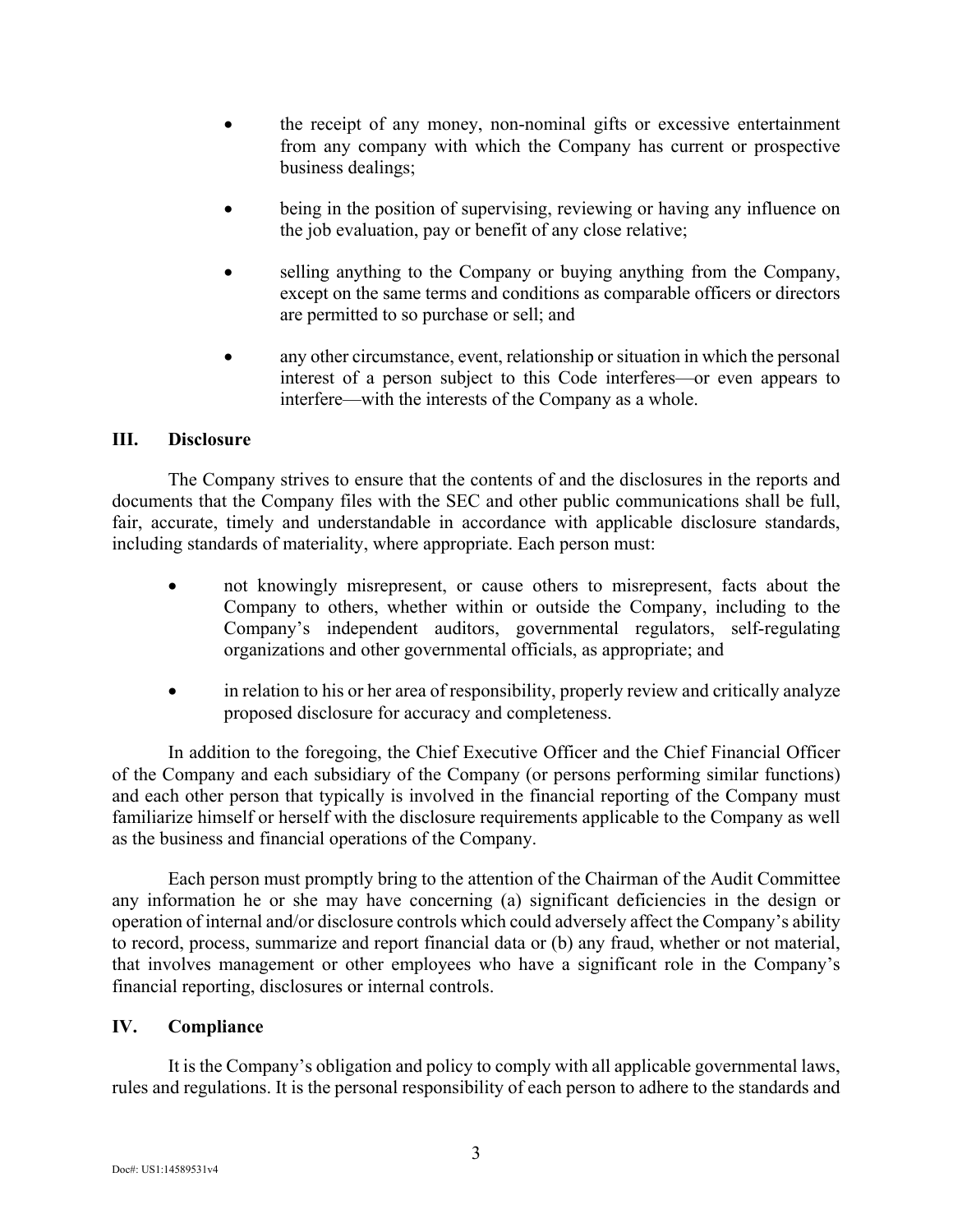restrictions imposed by those laws, rules and regulations, including those relating to accounting and auditing matters.

# **V. Reporting and Accountability**

The Audit Committee is responsible for applying this Code to specific situations in which questions are presented to it and has the authority to interpret this Code in any particular situation. Any person who becomes aware of any existing or potential breach of this Code is required to notify the Chairman of the Audit Committee promptly. Failure to do so is itself a breach of this Code.

Specifically, each person must:

- notify the Chairman promptly of any existing or potential violation of this Code; and
- not retaliate against any other person for reports of potential violations that are made in good faith.

The Company will follow the following procedures in investigating and enforcing this Code and reporting on this Code:

- the Audit Committee will take all appropriate action to investigate any breaches reported to it;
- if the Audit Committee determines (by majority decision) that a breach has occurred, it will inform the Board; and
- upon being notified that a breach has occurred, the Board (by majority decision) will take or authorize such disciplinary or preventive action as it deems appropriate, after consultation with the Audit Committee, up to and including dismissal or, in the event of criminal or other serious violations of law, notification of the SEC or other appropriate law enforcement authorities.

No person following the above procedure shall, as a result of following such procedure, be subject by the Company or any officer or employee thereof to discharge, demotion, suspension, threat, harassment or, in any manner, discrimination against such person in terms and conditions of employment.

## **VI. Waivers and Amendments**

Any waiver (as defined below) or an implicit waiver (as defined below) from a provision of this Code for the principal executive officer, principal financial officer, principal accounting officer or controller, or persons performing similar functions, or any amendment (as defined below) to this Code is required to be disclosed in the Company's Annual Report on Form 10-K or in a Current Report on Form 8-K filed with the SEC.